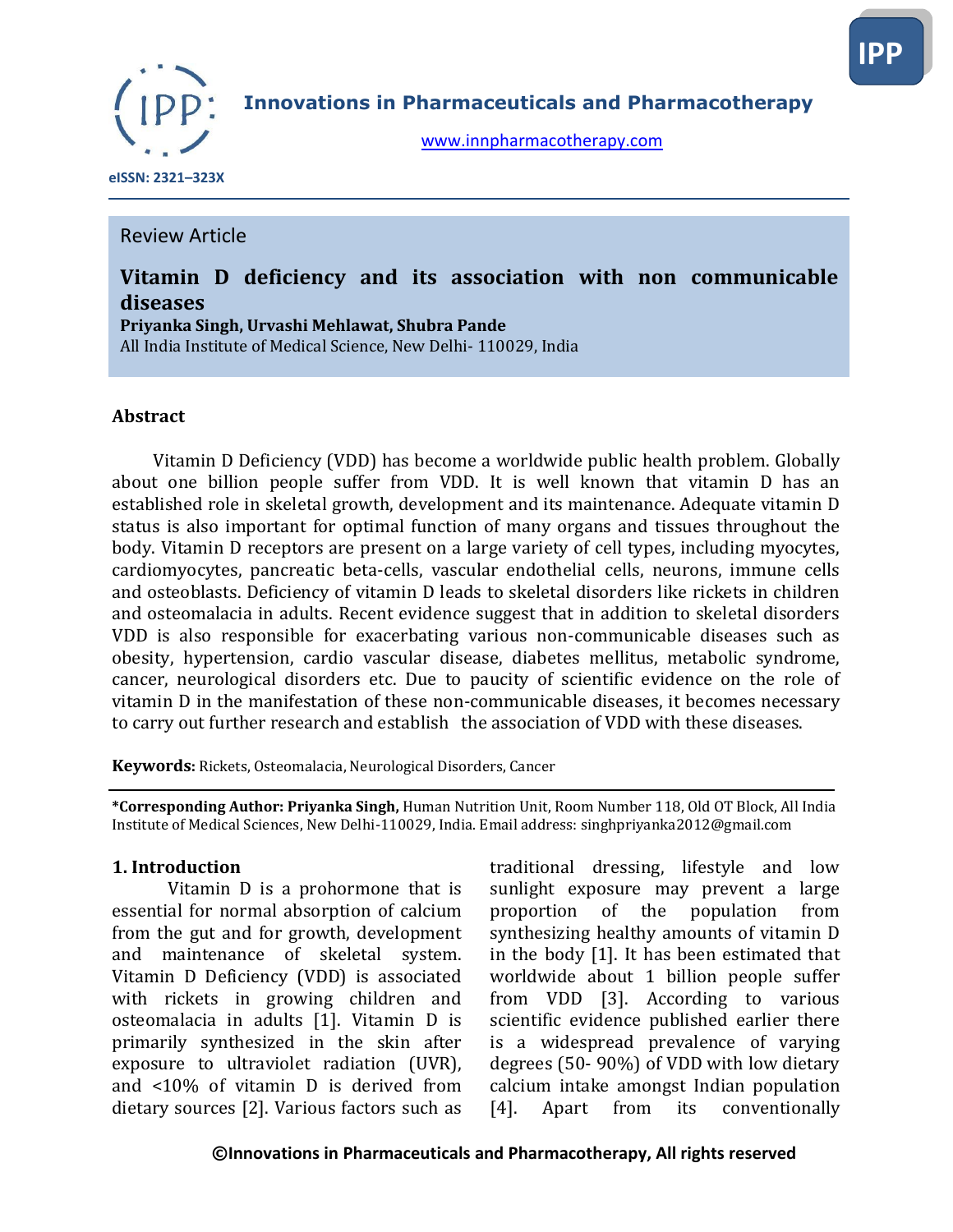understood role in bone health and calcium homeostasis, vitamin D is believed to have an effect on body's endocrine system, immune system, cardiovascular system, neuropsychological functioning, neuromuscular performance and is also believed to act as a potent antioxidant protecting against free radical damage, as well as being an inducer of cellular differentiation, protecting against carcinogenesis [5, 6]. In recent years, significant relationships have been documented between VDD and development of non-communicable diseases, notably cardiovascular diseases and diabetes, as well as their predisposing factors, such as obesity and insulin resistance. Vitamin D also has an important role in glucose and insulin metabolism [7].

Therefore, in this article, the association of VDD with non communicable diseases



both in terms of skeletal and non-skeletal diseases would be discussed with the help of studies documented in the past.

### **Vitamin D Deficiency and Skeletal Disorders**

The primary function of Vitamin D is calcium homeostasis [9]. VDD leads to calcium malabsorption and consequent hyperparathyroidism resulting in increased bone turnover. In addition to this, it also causes increased fragility of bones and reduced acquisition of peak bone mass which results in development of rickets in children and osteomalacia in adults [10,11]. VDD among children also prevents them from reaching their genetically programmed height and peak bone mass. For adults, VDD has more subtle effects on the skeleton [5]. VDD also causes muscle weakness amongst children and adults with osteomalacia [12-16]. VDD had also been associated with poor Bone Mass Density (BMD) in subjects with osteoarthritis of the

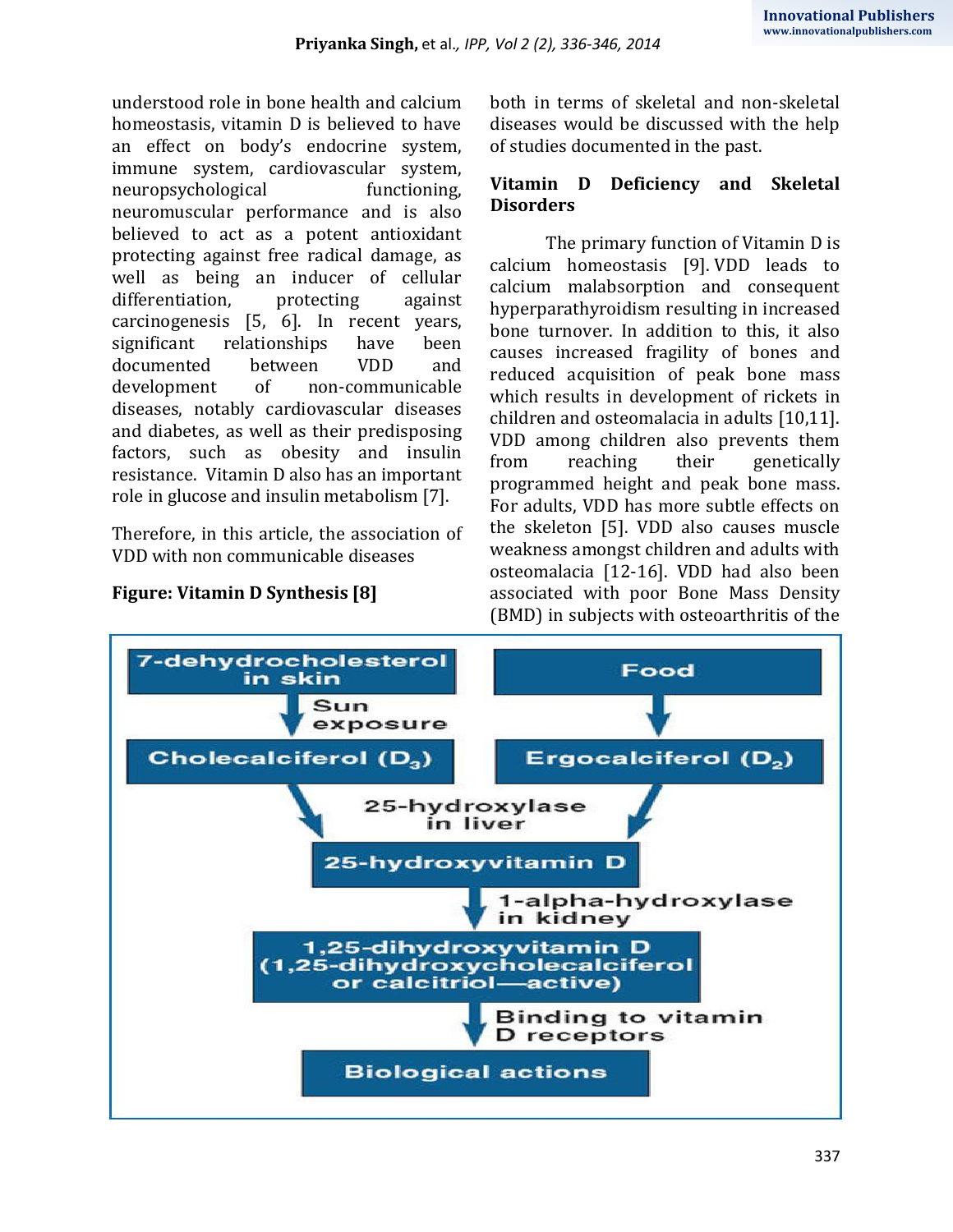knee and hip joint. Several investigators have assessed the possible relation between presence and progression of osteoarthritis of the knee joint and VDD [17,18]. A meta-analysis of 7 RCTs concluded that vitamin D in the range of 700–800 IU/d reduced the risk of hip/nonvertebral fractures by 25% [19]. In India, on an average 25-30 case of patients with VDD related osteomalacia in adolescent and adults are managed in indoor endocrine services every year [20]. Prevalence of knee osteoarthritis in elderly subjects with a mean age of 75 years was assessed and a comparable prevalence of osteoarthritis in vitamin D sufficient and deficient subjects  $(43.6 \text{ versus } 50.4\%)$  was reported [19]. The time to get up from a sitting to standing position and to walk eight feet decreased with increasing serum 25(OH) D levels above 14 ng/ml [21]. Nursing home residents receiving 20 μg (800 IU) of vitamin D for five months resulted in a reduced risk of fall by 72% among them [22].

#### **Vitamin D Deficiency and Non Skeletal Disorders**

# **Vitamin D and Obesity:**

Obesity is closely associated with VDD and it has been hypothesized that vitamin D deposition in the adipose tissue could be an explanation for this association [23]. It has been shown that changes in body weight are accompanied by changes in 25(OH)D levels [24]. It has also been shown that prevalence of VDD increases with the increase in body mass index (BMI) [25]. Numerous studies and surveys have shown that obesity is associated with lower serum 25(OH)D concentration in multivariate analysis that considered dietary intake, sun exposure, and other potentially influencing factors [25,26]. A study conducted amongst overweight/obese women to prospectively examine the effect of weight loss on serum 25(OH)D concentration in a two year clinical trial documented that the subjects who did not lose weight at 24 months had an increase in serum 25(OH)D of 1.9 (9.7) ng/ml (mean (SD)); subjects who lost 5– 10% of baseline weight had an increase in serum 25(OH)D by 2.7 (9.1) ng/ml and subjects who lost >10% of baseline weight had maximum increase in serum 25(OH)D level 5.0 (9.2) ng/ml) [24].

# **Vitamin D and Hypertension:**

Several mechanisms have been proposed on the role of vitamin D in blood pressure regulation and the pathophysiology of arterial hypertension, which is a major risk factor for stroke. Vitamin D has been implicated in the proximal regulation of the rennin-angiotensin system (RAS) and in interacting with the RAS to determine the intracellular calcium surroundings in vascular smooth muscle [27]. The third National Health and Nutrition Examination Survey (NHANES-III), [28] a representative of the non-institutionalized US civilian population, showed that systolic blood pressure and pulse pressure were inversely and significantly correlated with 25(OH)D levels. These results were confirmed by a subgroup analyses, in which the ageassociated increase in systolic blood pressure were significantly lower in individuals with vitamin D sufficiency [29,30]. In the Health Professionals' Follow-Up Study (HPFS) and the Nurses' Health Study (NHS), the risk of hypertension incident was greater for individuals with 25(OH)D levels below 15 ng/ml compared with those whose 25(OH)D levels were 30 ng/ml or higher [31-34]. A meta-analysis of 18 studies on blood calcidol concentration and hypertension reported the pooled odds ratio of hypertension as 0.73 [95% confidence interval (CI) 0.63–0.84] for the highest versus the lowest category of blood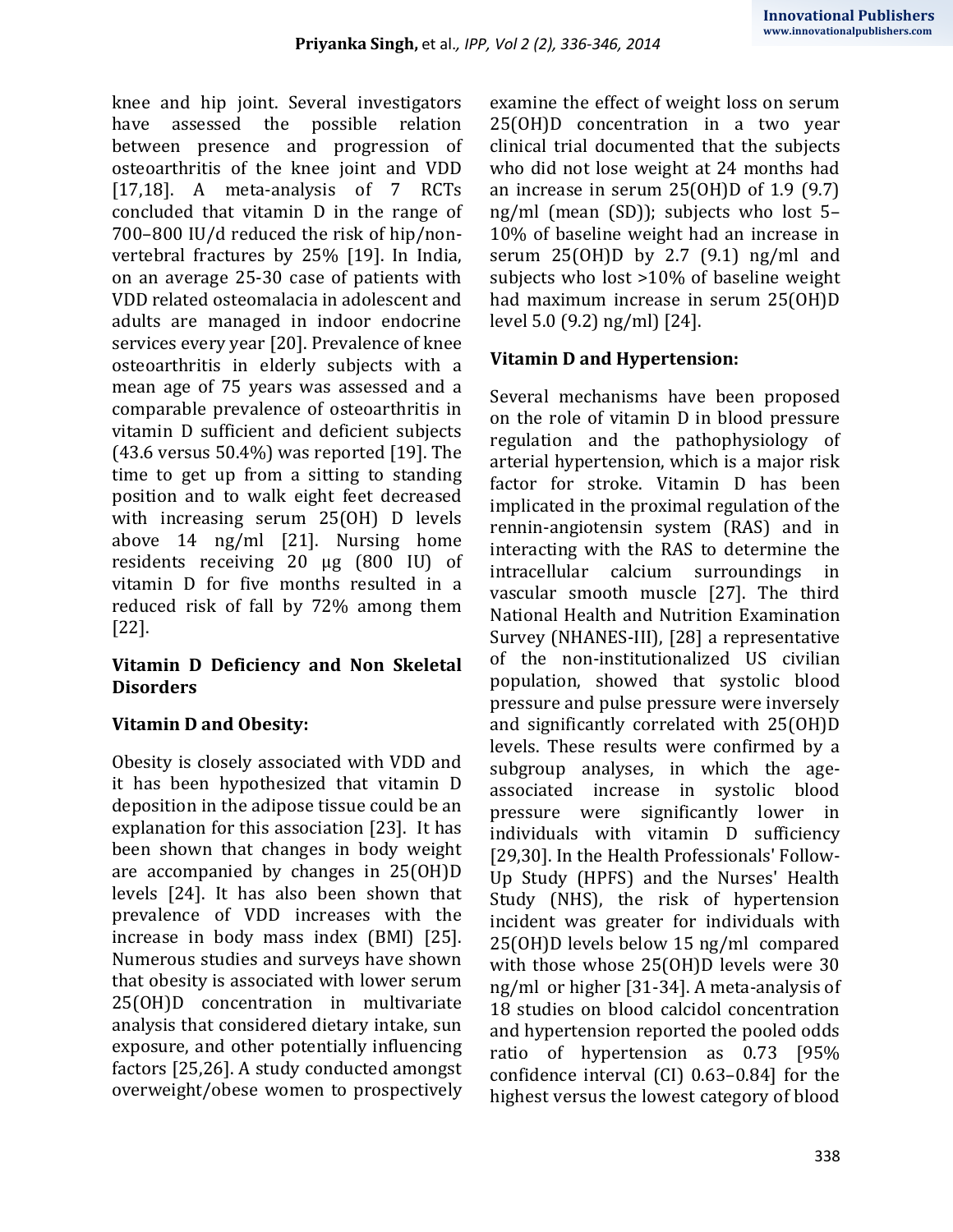calcidol level. In a dose response metaanalysis, the odds ratio for a 40 nmol/L increment in blood calcidol level was 0.84 (95% CI 0.78–0.9). Thus, it was concluded from this meta-analysis that calcidol level is inversely associated with hypertension [35]. An association of VDD with increased RAS activity was studied among patients with hypertension in India. All the three blood pressure parameters [Systolic Blood Pressure (SBP), Diastolic Blood Pressure (DBP) and Mean Arterial Pressure (MAP)] were significantly higher among individuals with lower 25(OH)D levels. Mean SBP was 162.4  $\pm$  20.2 mm/Hg and mean DBP was  $100.2 \pm 11.2$  mm/Hg [36]. Data from crosssectional studies reported that low 25 hydroxy vitamin D levels are associated with higher systolic blood pressure and higher incidence of hypertension [37].

### **Vitamin D and Diabetes Mellitus:**

Several studies have noted an association between vitamin D and the physiological function of the pancreatic β cell. Vitamin D affects pancreatic islet cells through its receptors and may increase insulin secretion. Insulin secretion is calcium dependent and it is reported that vitamin D deficiency may predispose to glucose intolerance, altered insulin secretion and type 2 diabetes mellitus. Vitamin D replenishment improves glycaemia and insulin secretion in patients with type 2 diabetes with established hypovitaminosis D, thereby suggesting a role of vitamin D in the pathogenesis of type 2 diabetes mellitus [38]. Several cohort studies have noted an association between vitamin D depletion and risk of Type 2 Diabetes Mellitus (T2DM). An association was found between low UVB irradiance, indicating a low level of vitamin D, and high incidence of type 1 diabetes, whereas the incidence rate approached zero in regions with high UVB irradiance [39-42]. A trial conducted amongst obese men to determine the shortterm effect of vitamin D3 supplementation on insulin sensitivity reported that vitamin D3 supplementation improves oral glucose insulin sensitivity (OGIS) in apparently healthy men likely to have insulin resistance (centrally obese but nondiabetic) [43]. Another study reported that VDD was associated with highly significant increase in the prevalence of diabetes and subjects without risk factors but with severe VDD had an increased likelihood of developing diabetes [44]. A study conducted amongst adult females to establish an association between 25 hydroxyvitamin D (25-OHD) concentration and risk of type 2 diabetes incident reported that higher levels of plasma 25- OHD were associated with a lower risk for type 2 diabetes [45]. Vitamin D status in newly detected youth-onset diabetes (age < 25 years) was estimated in a case control study in India. It was found that vitamin D deficiency was seen in 91.1% of the subjects with diabetes, and 58.5% of the healthy controls. Mean 25(OH)D was significantly low i.e.7.88 ng/mL in subjects with diabetes against  $16.64 \pm 7.83$  ng/mL in controls. Sixty percent of cases had severe Vitamin D deficiency compared with 8.3% in controls [46]. A trial was conducted to study the levels of 25(OH)D3 and the relationship between 25(OH)D3 levels and glycemic control in patients with type 2 diabetes mellitus. Glycosylated hemoglobin (HbA1c) and 25(OH)D3 levels were measured in diabetes mellitus type 2 patients and in control group (non-diabetic patients). It was documented that 25(OH)D3 levels were lower in the diabetes mellitus type 2 patients than in the control group, being  $19.26 \pm 0.95$  ng/ml and  $25.49$ ± 1.02 ng/ml, in the patient and control groups, respectively and 25(OH)D3 levels were found to be inversely associated with HbA1c levels in the diabetic patients [47]. A study conducted amongst adult men and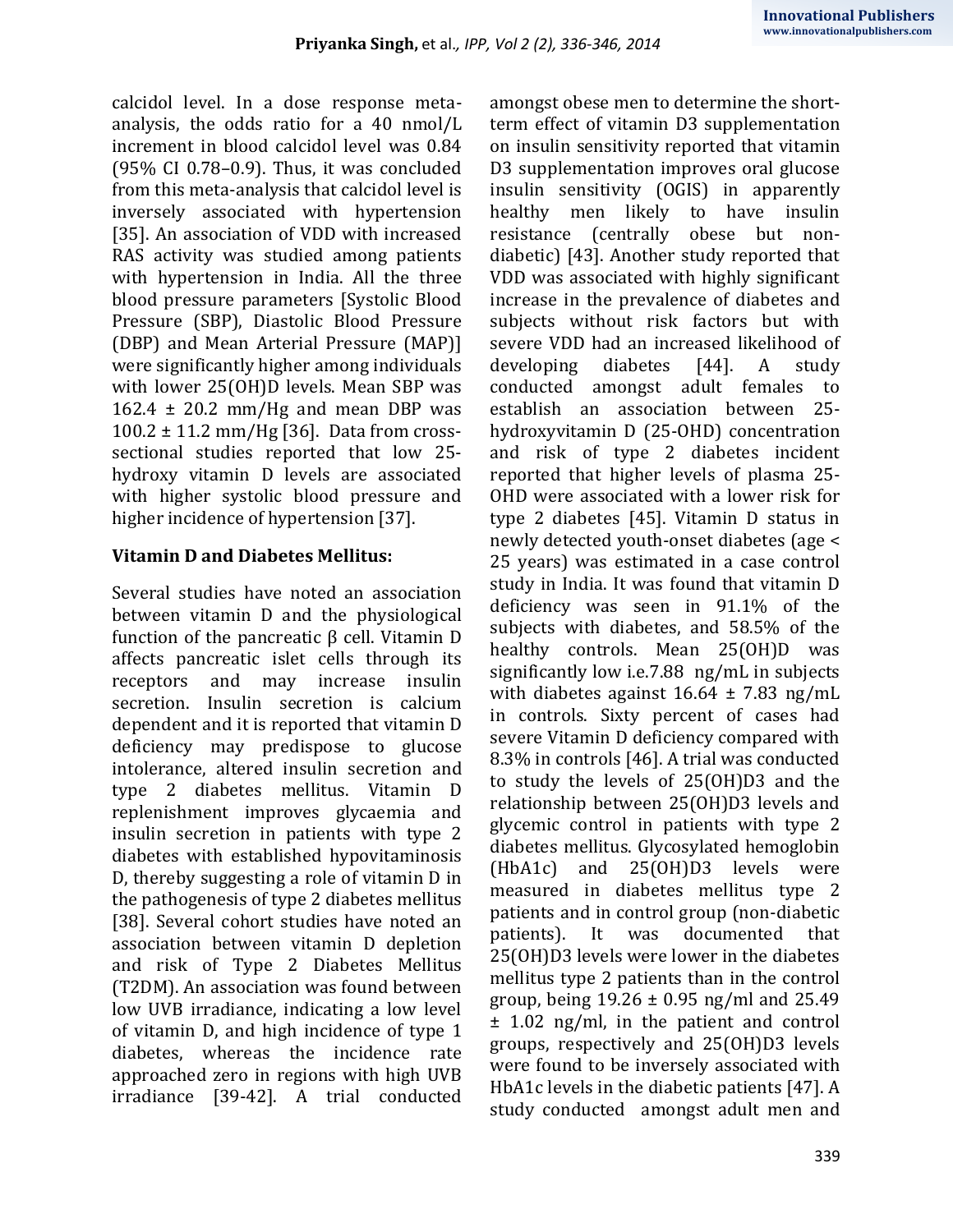women with T2DM showed a significant improvements in serum fasting plasma glucose levels and insulin in a period of 2 months after treatment with vitamin D thus suggesting that vitamin D supplementation could reduce insulin resistance in T2DM [48].

## **Metabolic Syndrome**

A large number of observational studies suggest a relationship between low levels of 25(OH)D and the metabolic syndrome or its individual clinical features [49]. The relationship between 25-hydroxyvitamin D levels and the prevalence and incidence of metabolic syndrome was assessed in a population-based cohort study in Spain. The results showed that mean levels of 25 hydroxyvitamin D were lower in subjects with metabolic syndrome i.e.21.7 (6.21) vs 23.35 (6.29) ng/ml. The prevalence of VDD (25-hydroxyvitamin D<20ng/ml) was 34.7%, with significant differences between subjects with and without metabolic syndrome (34.6 vs 26.5%, P<.01) [50]. Vitamin D status and its association with components of the metabolic syndrome in adolescent girls aged 14-17 years were investigated in Iran. Mean serum 25(OH)D was 7.26 ng/ml and 96 % of the participants had VDD. According to agemodified definitions of the National Cholesterol Education Program Adult Treatment Panel III, Metabolic Syndrome was diagnosed in 10.6 % of the participants [51]. Vitamin D status, the prevalence of vitamin D deficiency and its association with metabolic syndrome risk was investigated among adults aged 20 years or older in Korea. Vitamin D status (25 hydroxyvitamin D [25(OH)D]) was categorized as < 20, 21-29, and  $\geq$  30 ng/mL, indicatingdeficiency, insufficiency and normal limits. VDD was found in 53.9% of men and 70.5% of women. Mean BMI, systolic BP, HbA1c and low density

lipoprotein cholesterol (LDL-C) were highest in the VDD group in both genders. Metabolic syndrome was most prevalent in the VDD group in both genders (12.3% in men and 9.2% in women) [52]. The association of serum 25(OH)D with Metabolic Syndrome was studied in China among subjects aged 20-83 years. The prevalence of VDD (<50 nmol/l) was 39.9 %, with 34.5 % in men and 47.8 % in women. Participants with vitamin D sufficiency had a 35 % lower risk of metabolic syndrome than those with VDD  $(OR = 0.65, 95 % CI 0.51-0.84, P = 0.0009)$ [53].

# **Vitamin D and Cardiovascular diseases:**

VDD is associated with increased risk of cardiovascular disease (CVD) and this may be due to the relationship between low vitamin D levels and obesity, diabetes mellitus, dyslipidaemia, endothelial dysfunction and hypertension [54]. Various studies reporting association between CVD and VDD in context of increased prevalence of coronary artery disease (CAD), vascular calcification and essential hypertension have been conducted. [55]. Low levels of 25(OH)D are also associated with increased risk of CVD and mortality. A meta-analysis of seven studies showed that when adjusting for cardiovascular risk factors, the risk of cerebrovascular disease was significantly reduced in individuals with high 25(OH)D levels [56]. Data from randomized controlled trials (RCTs) are sparse and have partially, but not consistently, shown some beneficial effects of vitamin D supplementation on cardiovascular risk factors (e.g. arterial hypertension) [57]. Data from several observational studies indicated that vitamin D deficiency is also an independent risk factor for stroke [56,58]. It has also been found that stroke patients are at high risk of musculoskeletal complications,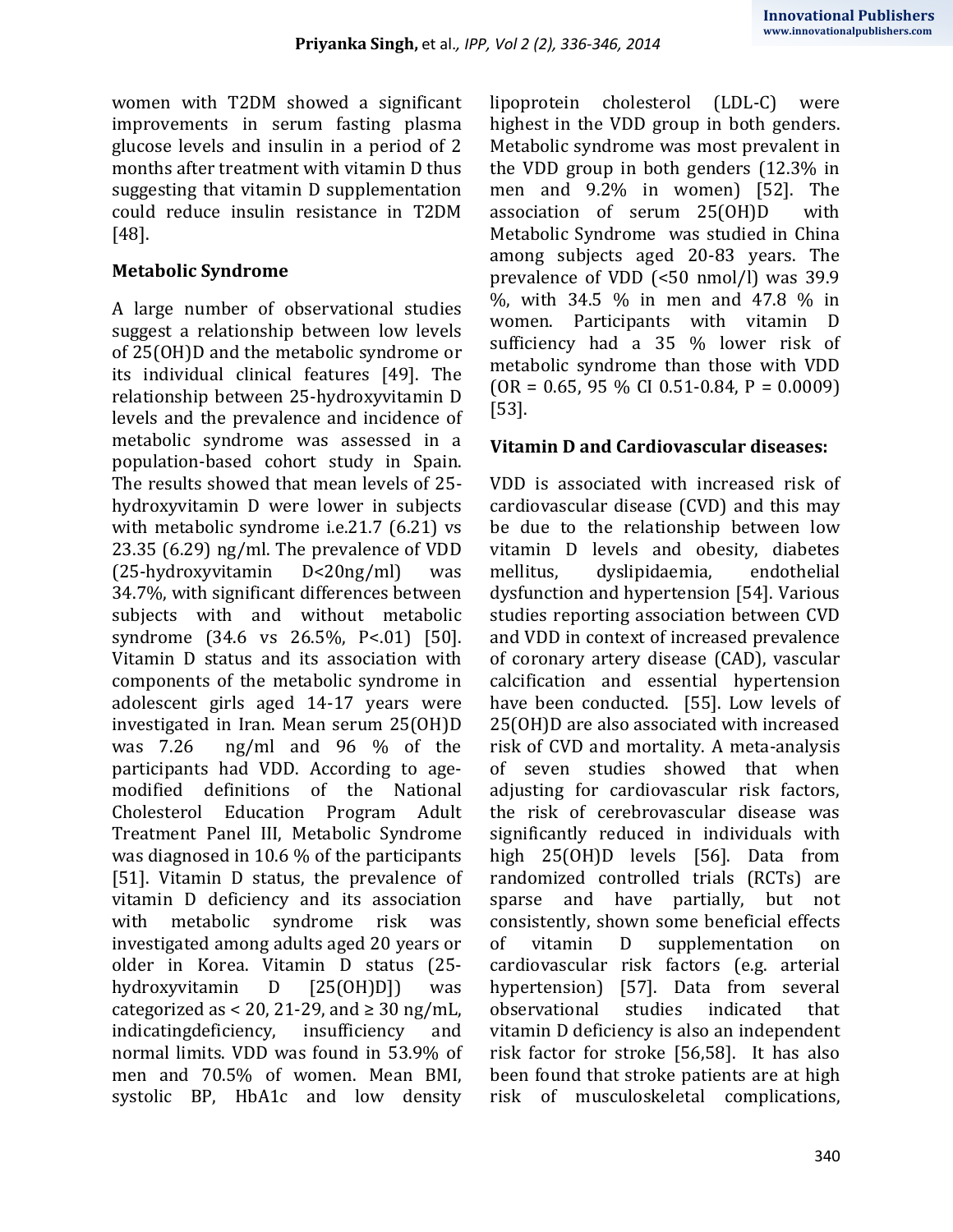including fractures and falls that are related to VDD [59]. The results of a study conducted in India showed that deficiency of 25-hydroxyvitamin D was significantly associated with dyslipidemia. Multivariate analysis also showed that 25 hydroxyvitamin D deficiency was independently associated with dyslipidemia (odds ratio: 1.9; 95%CI:1.1– 3.5) [60].

# **Vitamin D and Cancer:**

In addition to bone mineralization and maintainance of calcium balance, vitamin D exerts physiological functions including regulation of growth and differentiation in a broad variety of normal and malignant cells [61-64]. A study conducted in the USA found that Colorectal Cancer (CRC) mortality was inversely related to serum 25(OH)D level [65]. Another study was conducted in the USA with postmenopausal women (mean age 67 years) treated with 1100 IU/day vitamin D3 plus 1.4–1.5 g/day calcium vs calcium alone for 4 years. Treatment with vitamin D3 plus calcium reduced total cancer incidence, including CRC [66]. A study conducted in Germany including postmenopausal women with breast cancer and controls matched on year of birth and month of blood sampling found a strong inverse correlation between serum 25 hydroxyvitamin D level and breast cancer risk for levels below12 ng/mL compared to levels equal to or greater than 30 ng/mL [67]. A study evaluated the circulating levels of 25-hydroxyvitamin D in relation to early-stage non-small cell lung cancer survival patients. After 72 months, 25% reduction in risk of death for the highest versus lowest quartile of the serum vitamin levels was reported [68]. A similar association was obtained in a case–control study that included an ethnically diverse population of Japanese, Latino, AfricanAmerican, Caucasian and Native Hawaiian participants [69]. A meta-analysis of 35 independent studies confirmed a consistent inverse relationship between serum 25(OH)D levels and CRC risk [70]. The serum vitamin D level in cases of ovarian cancer was studied in India. The median of serum vitamin D levels in cases were 20.1 ng/ml which was significantly lower than that in controls (24.6 ng/ml). Women with low vitamin D levels (bottom 33%) were at a higher risk for epithelial ovarian cancer than those with high levels (top 33%) [71].

# **Vitamin D and Neurological Disorders:**

VDD is associated with several neuropsychiatric disorders including dementia, Parkinson's disease, multiple sclerosis, epilepsy, and schizophrenia [72]. Scientific evidence suggests that subjects who live at higher latitudes are at an increased risk of VDD and are also more prone to develop schizophrenia [73]. An association between Vitamin D deficiency and neurological disorders was investigated among hospitalized patients to indicate its role in physiologic and pathological processes of the nervous system. The results indicated VDD (25OH(D) levels below 20 ng/ml) amongst 58.1% of the subjects. The mean serum 25OH(D) level was  $11.6 \pm 4.5$  ng/mL. VDD was detected more frequently in patients suffering from ataxic syndromes (72.7%), Amyotrophic lateral sclerosis (66.7%), spine lesions (63.3%), polyneuropathies (63.0%), and stroke (62.6%) [74]. Neonatal vitamin D status and its association with risk of schizophrenia were examined in a case control study in Denmark. The quintiles for 25(OH)D3 in the control group were as follows: >19.7, 19.7 to 30.9, 31.0 to 40.4, 40.5 to 50.9, and <51 nmol/L. Compared with neonates in the fourth quintile those in each of the lower 3 quintiles had a significantly increased risk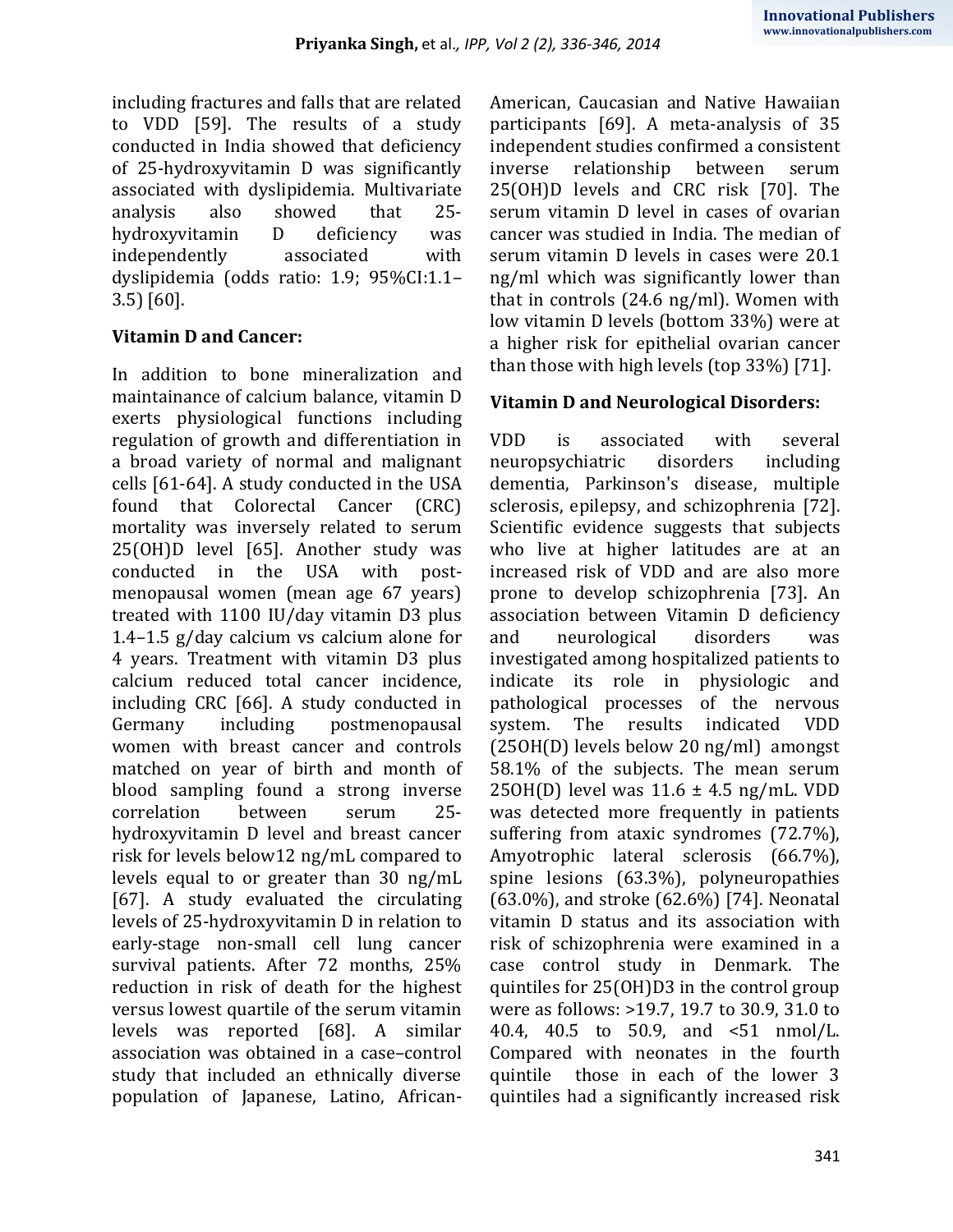of schizophrenia (2-fold elevated risk) [75]. An association between vitamin D status and dementia was examined among elders (aged 65–99 years) receiving home care in the United States. The results indicated that mean 25(OH)D concentrations were lower in subjects with dementia (16.8 vs 20.0 ng/mL) and there was a higher prevalence of dementia among participants with 25(OH)D insufficiency (≤20 ng/mL) (30.5% vs 14.5%) [76]. In a study of vitamin D3 supplementation (oral dose of 40,000– 200,000 IU bolus in order to normalize VDD, and then a daily maintenance dose of 2000–2600 IU) resulted in improved seizure control in patients with pharmacoresistant epilepsy. Among all patients, the median seizure reduction was 40% [77]. An association of vitamin D with Multiple Sclerosis (MS) was determined in a case control study in India. Cases had significantly lower 25(OH)D levels than matched controls ( $p = 0.003$ ) and VDD (< 50 nmol/l) was seen in a higher proportion of cases (71.8%) than controls (53.7%) ( $p =$ 0.01). The results of the study indicated that serum 25(OH)D showed an inverse relationship with MS [78]. Vitamin D status and its association with depression were investigated among older primary care patients aged ≥60 years in the United States. Lower vitamin D levels were associated with depression. Subjects with depression had a lower 25(OH)D than the non-depressed group subjects (32.7 vs 35.0,  $P = 0.002$ ). Those with severe VDD were twice as likely to have depression [79]. Vitamin D levels in patients with Parkinson's disease (PD) and its relationship with severity of symptoms and signs were evaluated in Iran. The mean 25(OH)D3 concentration was lower in the PD population than in the normal group. Lower levels of 25(OH)D3 were associated with more severe postural instability and abnormal posture [80]. A meta-analysis of six studies on the 25(OH)D status in

Alzheimer's disease (AD) patients showed that AD patients had lower levels of 25(OH)D than healthy controls [81].

### **Conclusion**

Vitamin D is essential for good health. Poor vitamin D status or low circulating concentrations of vitamin D metabolites have been associated with increased risk for numerous diseases, including osteoporosis, several types of cancer, diabetes, hypertension, metabolic syndrome, cardiovascular disease and neurological disorders. Regulation of bone and mineral metabolism is a characteristic vitamin D effect, but the identification of the vitamin D receptor (VDR) in almost all human cells suggests a role of vitamin D also in extra-skeletal diseases. It can be concluded that increased weight loss amongst obese individuals was associated with increase in serum vitamin D levels. Low serum vitamin D levels serve an important risk factor in the development of cancer, type 2 diabetes, cardio vascular diseases and neurological disorders. Amongst hypertensive patients vitamin D sufficiency was associated with decrease in systolic blood pressure. Thus there is a need to further investigate and establish the role of vitamin D deficiency with the reviewed and possible other comorbidities.

#### **References:**

- [1] Misra M, Pacaud D, Petryk A, Collett-Solberg PF and Kappy M, 2008 Vitamin D Deficiency in Children and Its Management: Review of Current Knowledge and Recommendations, Pediatrics, 122.
- [2] Norris JM, 2001 Can the sunshine vitamin shed light on type 1 diabetes? Lancet, 358; 1476–1478.
- [3] Hollick MF, 2007 Vitamin D deficiency, N Engl J Med, 357; 266-281.
- [4] Harinarayan CV and Joshi SR, 2009 Vitamin D status in India-Its implications and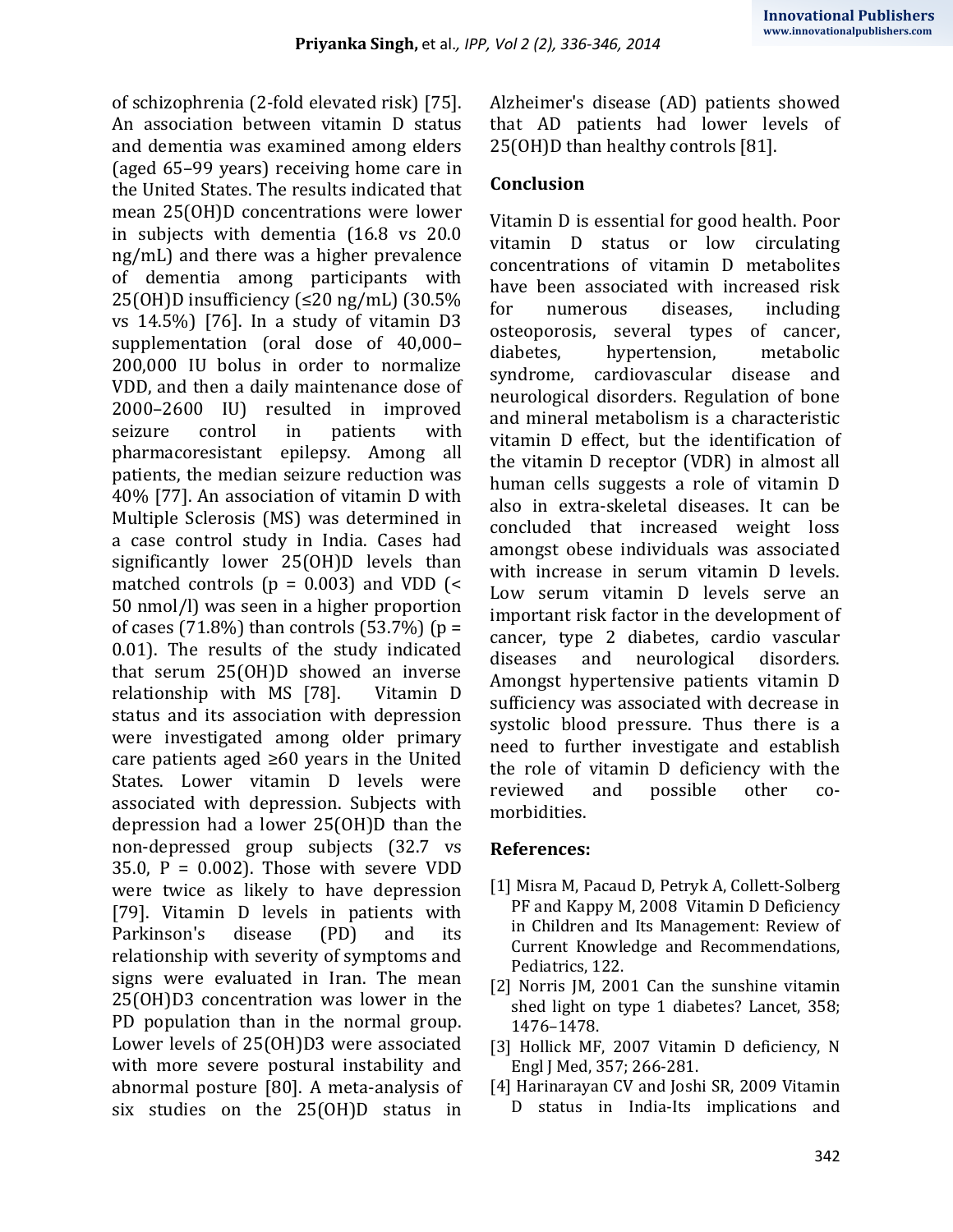Remedial Measures, J Assoc Physicians India, 57; 40-48.

- [5] Holick MF, 2004 Sunlight and vitamin D for bone health and prevention of autoimmune diseases, cancers and cardiovascular disease, Am J Clin Nutr, 80; 1678S- 88S.
- [6] Bartoszewska M, Kamboj M and Patel DR, 2010 Vitamin D, muscle function and exercise performance, PCNA, 57; 849- 61.
- [7] Patel A and Zhan Y, 2012 Vitamin D in cardiovascular disease. Int J PrevMed. 3; 664.
- [8] Holick MF, 2005 Vitamin D for health and in chronic kidney disease. Semin Dial. 18;266- 275.
- [9] Institute of Medicine, Food and Nutrition Board, 2010 Dietary Reference Intakes for Calcium and Vitamin D, Washington, DC: National Academy Press.
- [10] [McKenna MJ](http://www.ncbi.nlm.nih.gov/pubmed?term=McKenna%20MJ%5BAuthor%5D&cauthor=true&cauthor_uid=10197175) and [Freaney R,](http://www.ncbi.nlm.nih.gov/pubmed?term=Freaney%20R%5BAuthor%5D&cauthor=true&cauthor_uid=10197175) 1998 Secondary hyperparathyroidism in the elderly: means to defining hypovitaminosis D, 8; S3-6.
- [11] Slemenda CW, Peacock M, Hui S, Zhou L and Johnston CC, 1997 Reduced rates of skeletal remodeling are associated with increased bone mineral density during the development of peak skeletal mass. Journal of Bone and Mineral Research, 12; 676–682.
- [12] Plotnikoff GA and Quigley JM, 2003 Prevalence of severe hypovitaminosis D in patients with persistent, nonspecific musculoskeletal pain, Mayo Clin Proc, 78; 1463–70.
- [13] Holick MF, 2003 Vitamin D deficiency: what a pain it is, Mayo Clin Proc, 78; 1457– 1459.
- [14] Glerup H, Middelsen K, Poulsen L, et al., 2000 Hypovitaminosis Dmyopathy without biochemical signs of ostemalacia bone involvement, Calcif Tissue Int, 66; 419 –24.
- [15] Bischoff HA, Stahelin HN, Dick W, et al., 2003 Effects of vitamin D and calcium supplementation on falls: a randomized controlled trial, J Bone Miner Res, 18; 343– 351.
- [16] Pfeifer M, Begerow B, Minne HW, Abrams C, Nachtigall D and Hansen C, 2000 Effects of a short-term vitamin D and calcium supplementation on body sway and

secondary hyperparathyroidism in elderly women, Bone Miner Res, 15; 1113–5.

- [17] Zhang Y, Hannan MT, Chaisson CE, McAlindon TE, Evans SR, Aliabadi P, et al., 2000 Bone mineral density and risk of incident and progressive radiographic knee osteoarthritis in women: the Framingham Study, J Rheumatol, 27; 1032-7.
- [18] Hart DJ, Cronin C, Daniels M, Worthy T, Doyle DV and Spector TD, 2002 The relationship of bone density and fracture to incident and progressive radiographic osteoarthritis of the knee: the Chingford Study, Arthritis Rheum, 46; 92-9.
- [19] Bischoff-Ferrari HA, Zhang Y, Kiel DP and Felson DT, 2005 Positive association between serum 25- hydroxyvitamin D level and bone density in osteoarthritis. Arthritis Rheum, 53; 821-6.
- [20] Goswami R, Mishra SK and Kochupillai N, 2008 [Prevalence & potential significance](http://www.ncbi.nlm.nih.gov/pubmed/18497436)  of vitamin D [deficiency in Asian Indians.](http://www.ncbi.nlm.nih.gov/pubmed/18497436) Indian J Med Res, 127; 229-38.
- [21] Bischoff-Ferrari HA, Dietrich T, Orav EJ, Hu FB, Zhang Y, Karlson EW and Dawson-Hughes B, 2004 Higher 25-hydroxyvitamin D concentrations are associated with better lower-extremity function in both active and inactive persons aged ≥60 y, Am J Clin Nutr, 80; 752-758.
- [22] Broe KE, Chen TC, Weinberg J, Bischoff-Ferrari HA, Holick MF and Kiel D, 2007 A higher dose of vitamin D reduces the risk of falls in nursing home residents: a randomized, multiple-dose study, J Am Geriatr Soc, 55; 234-39.
- [23] Muscogiuri G, Sorice GP, Ajjan R, Mezza T, Pilz S, Prioletta A, et al., 2012 Can vitamin D deficiency cause diabetes and cardiovascular diseases? Present evidence and future perspectives, Nutr Metab Cardiovasc Dis; 22; 81-7.
- [24] Rock CL, Emond JA, Flatt SW, Heath DD, Karanja N, Pakiz B, et al., 2012 Weight loss is associated with increased serum 25 hydroxyvitamin D in overweight or obese women, Obesity (Silver Spring), 20; 2296– 301.
- [25] Looker AC, Pfeiffer CM, Lacher DA, Schleicher RL, Picciano MF and Yetley EA,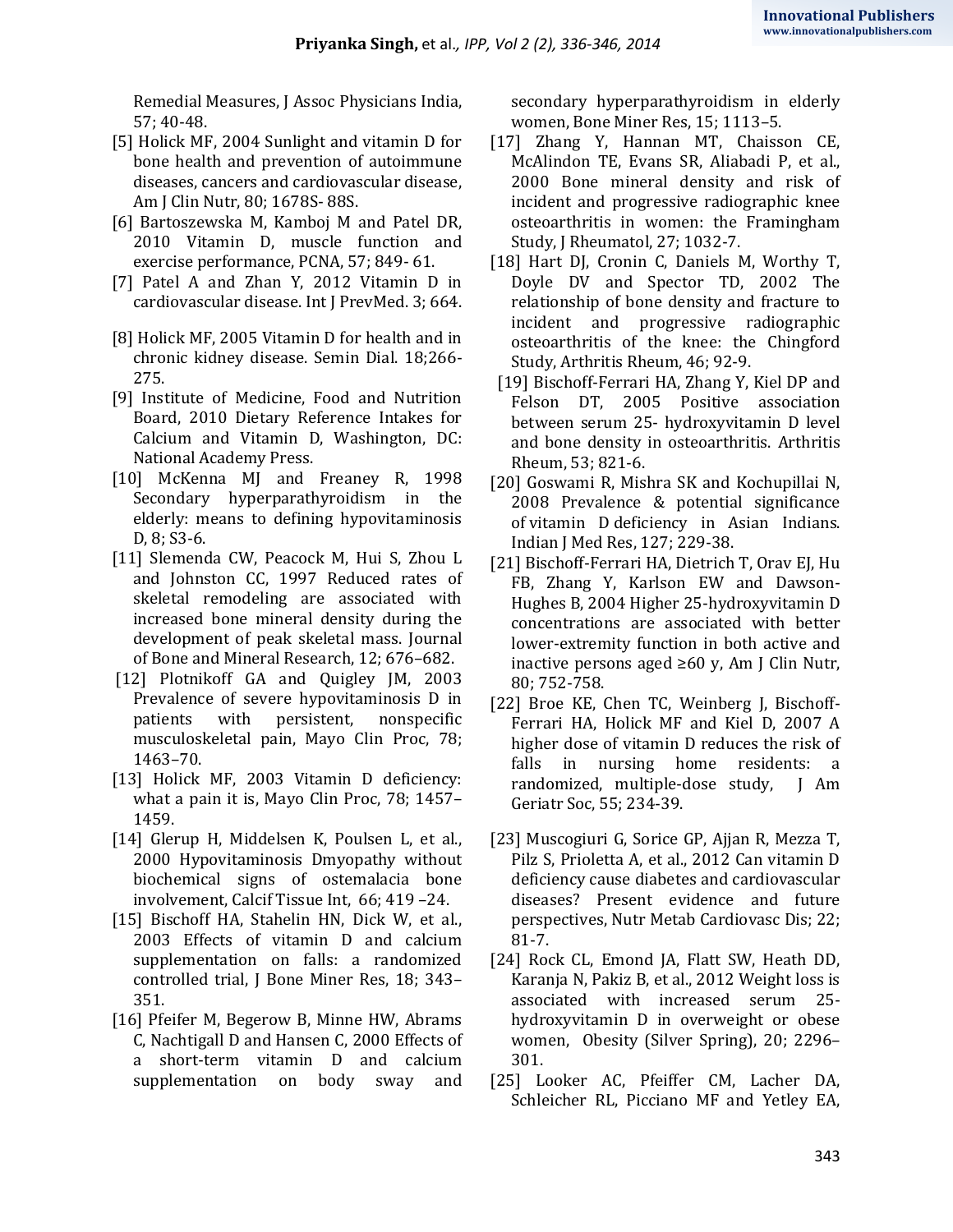2008 Serum 25-hydroxyvitamin D status of the US population: 1988-1994 compared with 2000-2004, Am J Clin Nutr, 88; 1519– 27.

- [26] Valiña-Tóth AL, Lai Z, Yoo W, et al., 2010 Relationship of vitamin D and parathyroid hormone with obesity and body composition in African Americans, Clin Endocrinol (Oxf), 72; 595–603.
- [27] Vaidya A and Forman JP, 2010 Vitamin D and Hypertension: Current Evidence and Future Directions. Hypertension, 56;774- 779.
- [28] Scragg R, Sowers M and Bell C, 2007 Serum 25-hydroxyvitamin D, ethnicity, and blood pressure in the third National Health and Nutrition Examination Survey, Am J Hypertens, 20; 713–719.
- [29] Judd SE, Nanes MS, Ziegler TR, Wilson PW and Tangpricha V, 2008 Optimal vitamin D status attenuates the age-associated increase in systolic blood pressure in white Americans: results from the third National Health and Nutrition Examination Survey, Am J Clin Nutr, 87; 136–141.
- [30] Martins D, 2007 Prevalence of cardiovascular risk factors and the serum levels of 25-hydroxyvitamin D in the United States: data from the Third National Health and Nutrition Examination Survey. Arch Intern Med, 167; 1159–1165.
- [31] Formann JP, 2007 Plasma 25 hydroxyvitamin D levels and risk of incident hypertension, Hypertension, 49; 1063–1069.
- [32] Aasheim ET, Hofsø D, Hjelmesaeth J, Birkeland KI and Bøhmer T, 2008 Vitamin status in morbidly obese patients: a crosssectional study, Am J Clin Nutr, 87; 362–369.
- [33] Snijder MB, Van Dam RM, Visser M, et al., 2005 Adiposity in relation to vitamin D status and parathyroid hormone levels: a population-based study in older men and women, J Clin Endocrinol Metab, 90; 4119– 4123.
- [34] Reinehr T, De Sousa G, Alexy U, Kersting M and Andler W, 2007 Vitamin D status and parathyroid hormone in obese children before and after weight loss. Eur J Endocrinol, 157; 225–232.
- [35] Burgaz A, Orsini N, Larsson SC and Wolk A, 2011 Blood 25-hydroxyvitamin D

concentration and hypertension: a meta analysis, J Hypertension, 29; 636–645.

- [36] Kota SK, Kota SK, Jammula S, Meher LK, Panda S, Tripathy PR and Modi KD, 2011 Renin-angiotensin system activity in vitamin D deficient, obese individuals with hypertension: An urban Indian study. Indian J Endocrinol Metab. 15;S395-401.
- [37] Tamez H and Thadhani RI, 2012 Vitamin D and hypertension: an update and review, Curr Opin Nephrol Hypertens, 21; 492-9.
- [38] Palomer X, González-Clemente JM, Blanco-Vaca F and Mauricio D, 2008 Role of vitamin D in the pathogenesis of type 2 diabetes mellitus, Diabetes Obes Metab, 10; 185-97.
- [39] Mohr SB, Garland CF, Gorham ED and Garland FC, 2008 The association between ultraviolet B irradiance, vitamin D status and incidence rates of type 1 diabetes in 51 regions worldwide, Diabetologia, 51; 1391- 1398.
- [40] Mathieu C and Badenhoop K, 2005 Vitamin D and type 1 diabetes mellitus: state of the art, Trends Endocrinol Metab, 16; 261-266.
- [41] Zippitis CS and Akobeng AK, 2008 Vitamin D suplementation in early childhood and risk of type 1 diabetes: a systematic review and meta-analysis, Arch Dis Child, 93; 512-517.
- [42] Peechakara SV and Pittas AG, 2008 Vitamin D as a potential modifier of diabetes risk, Nat Clin Pract Engocrinol Metab, 4; 182- 183.
- [43] Nagpal J, Pande JN and Bhartia A, 2009 A double-blind, randomized, placebocontrolled trial of the short-term effect of vitamin D3 supplementation on insulin sensitivity in apparently healthy, middleaged, centrally obese men, Diabet Med, 26; 19-27.
- [44] Anderson JL, May HT, Horne BD, Bair TL, Hall NL, Carlquist JF et al., 2010 Relation of vitamin D deficiency to cardiovascular risk factors, disease status, and incident events in a general healthcare population, Am J Cardiol, 106: 963–968.
- [45] Pittas AG, Sun Q, Manson JE, Dawson-Hughes B and Hu FB, 2010 Plasma 25 hydroxyvitamin D concentration and risk of incident type 2 diabetes in women, Diabetes Care, 33; 2021–2023.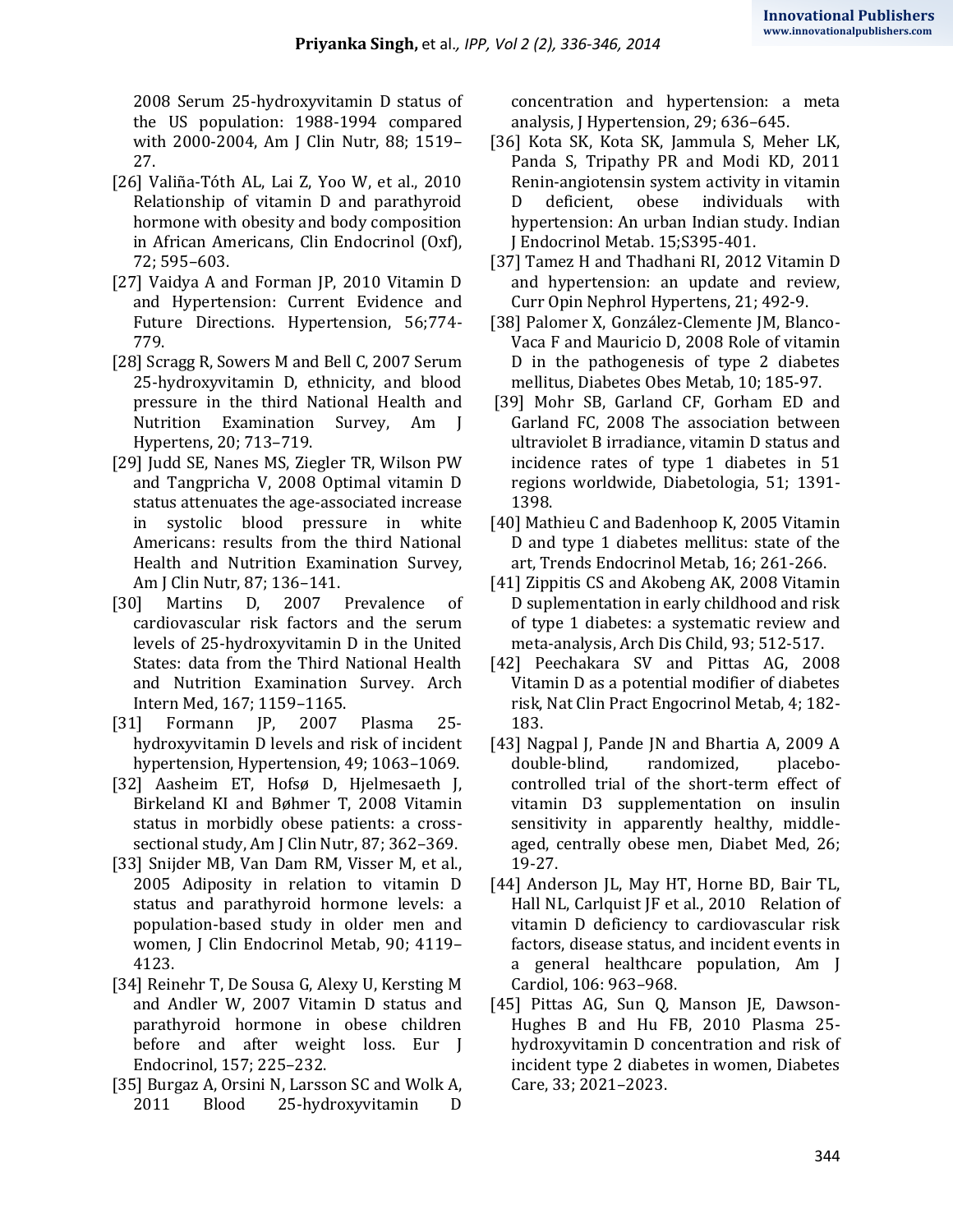- [46] Daga RA, Laway BA, Shah ZA, Mir SA, Kotwal SK and Zargar AH, 2012 High prevalence of vitamin D deficiency among newly diagnosed youth-onset diabetes mellitus in north India. Arq Bras Endocrinol Metabol. 56;423-8.
- [47] Kostoglou-Athanassiou I, Athanassiou P, Gkountouvas A and Kaldrymides P, 2013 Vitamin D and glycemic control in diabetes mellitus type 2, Therapeutic Advances in Endocrinology and Metabolism, 4; 122-128.
- [48] Talaei A, Mohamadi M and Adgi Z, 2013 The effect of vitamin D on insulin resistance in patients with type 2 diabetes, Diabetology & Metabolic Syndrome, 5; 8.
- [49] Gulseth HL, Gjelstad IM, Birkeland KI and Drevon CA, 2014 Vitamin d and the metabolic syndrome. Curr Vasc Pharmacol. 11;968-84.
- [50] González-Molero I, Rojo G, Morcillo S, Pérez-Valero V, Rubio-Martín E, Gutierrez-Repiso C and Soriguer F, 2013 Relationship between vitamin D deficiency and metabolic syndrome. Med Clin (Barc). S0025- 7753;00631-3.
- [51] Rafraf M, Hasanabad SK and Jafarabadi MA, 2013 Vitamin D status and its relationship with metabolic syndrome risk factors among adolescent girls in Boukan, Iran. Public Health Nutr. 20;1-7.
- [52]. Chung JY and Hong SH, 2013 Vitamin D status and its association with cardiometabolic risk factors in Korean adults based on a 2008-2010 Korean National Health and Nutrition Examination Survey. Nutr Res Pract. 7;495-502.
- [53] Li LH, Yin XY, Yao CY, Zhu XC and Wu XH, 2013 Serum 25-hydroxyvitamin D, parathyroid hormone, and their association with metabolic syndrome in Chinese. Endocrine. 44;465-72.
- [54] Muscogiuri G, Sorice GP, Ajjan R, Mezza T, Pilz S, Prioletta A, et al., 2012 Can vitamin D deficiency cause diabetes and cardiovascular diseases? Present evidence and future perspectives, Nutr Metab Cardiovasc Dis, 22; 81-7.
- [55] Zittermann A, Schleithoff SS and Koefer R, 2005 Putting cardiovascular disease and vitamin D insufficiency into perspective, Br J Nutr, 94; 483-92.
- [56] Chowdhury R, Stevens S, Ward H, Chowdhury S, Sajjad A and Franco OH, 2012 Circulating vitamin D, calcium and risk of cerebrovascular disease: a systematic review and meta-analysis, Eur J Epidemio, 27; 581– 91.
- [57] Pilz S, Tomaschitz A, März W, Drechsler C, Ritz E, Zittermann A, Cavalier E, Pieber TR, Lappe JM, Grant WB, Holick MF and Dekker JM, 2011 Vitamin D, cardiovascular disease and mortality, Clin Endocrinol (Oxf), 75; 575-84.
- [58] Sun Q, Pan A, Hu FB, Manson JE and Rexrode KM, 2012 25-hydroxyvitamin D levels and the risk of stroke: a prospective study and meta-analysis, Stroke, 43; 1470–7.
- [59] Kienreich K, Grübler M, Tomaschitz A, Schmid J, Verheyen N, Rutters F, Dekker JM and Pilz1 S, 2013 Vitamin D, arterial hypertension & cerebrovascular disease, Indian J Med Res, 137; 669–679.
- [60] Chaudhuri JR, Mridula KR, Anamika A, Boddu DB, Misra PK, Lingaiah A, Balaraju B and Bandaru VS, 2013 Deficiency of 25 hydroxyvitamin d and dyslipidemia in Indian subjects. J Lipids. 2013;623420.
- [61] Chen TC, 1999 Photobiology of Vitamin D. In: Holick MF (ed.) Vitamin D: Physiology, Molecular Biology, and Clinical Applications. Totowa, NJ: Human Press, 17-37
- [62] Reichrath J and Holick MF, 1999 Clinical utility of 1,25-dihydroxyvitamin D3 and its analogs for the tratment of psoriasis an dother skin diseases. In: Holick MF (ed.) Vitamin D: Physiology, Molecular Biology and Clinical Applications.Totowa, NJ: Humana Press, 357-374
- [63] Lehmann B, Querings K and Reichrath J, 2004 Vitamin D and skin: new aspects for dermatology. Exp Dermatol, 13;11-15
- [64] Holick MF, 2006 Vitamin D: its role in cancer prevention and treatment. Prog Biophys Mol Biol, 92;49-59
- [65] Freedman DM, Looker AC, Chang SC and Graubard BI, 2007 Prospective study of serum vitamin D and cancer mortality in the United States, Journal of the National Cancer Institute, 99; 1594–1602.
- [66] Lappe JM, Travers-Gustafson D, Davies KM, Recker RR and Heaney RP, 2007 Vitamin D and calcium supplementation reduces